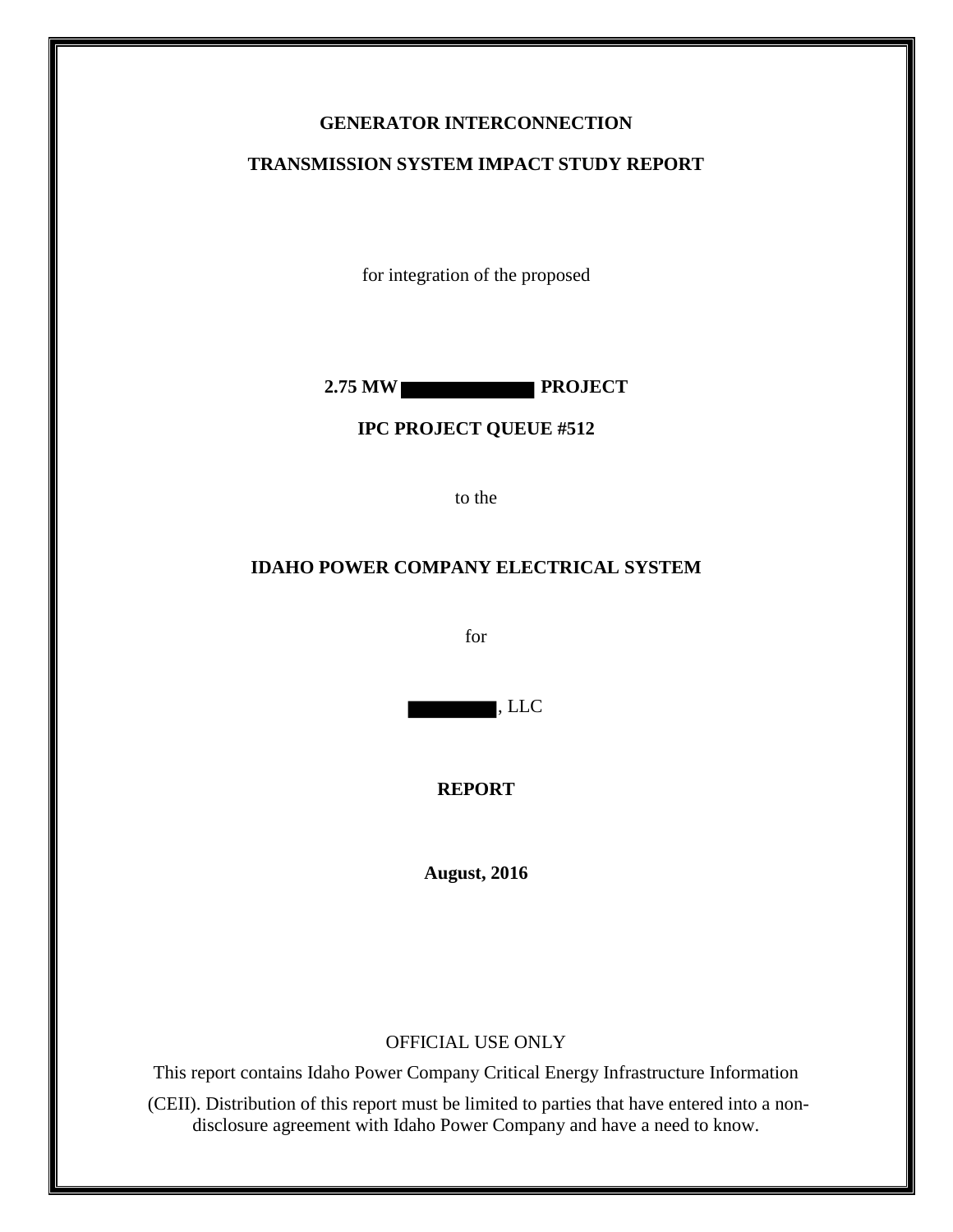# **Revision History**

| Date       | <b>Revision</b>   Initials |    | <b>Summary of Changes</b>      |
|------------|----------------------------|----|--------------------------------|
| 08/06/2016 |                            | AV | SISR GI #512 – Original Issue. |

2.75 MW Project

Transmission System Impact Study Report i

## OFFICIAL USE ONLY

This report contains Idaho Power Company Critical Energy Infrastructure Information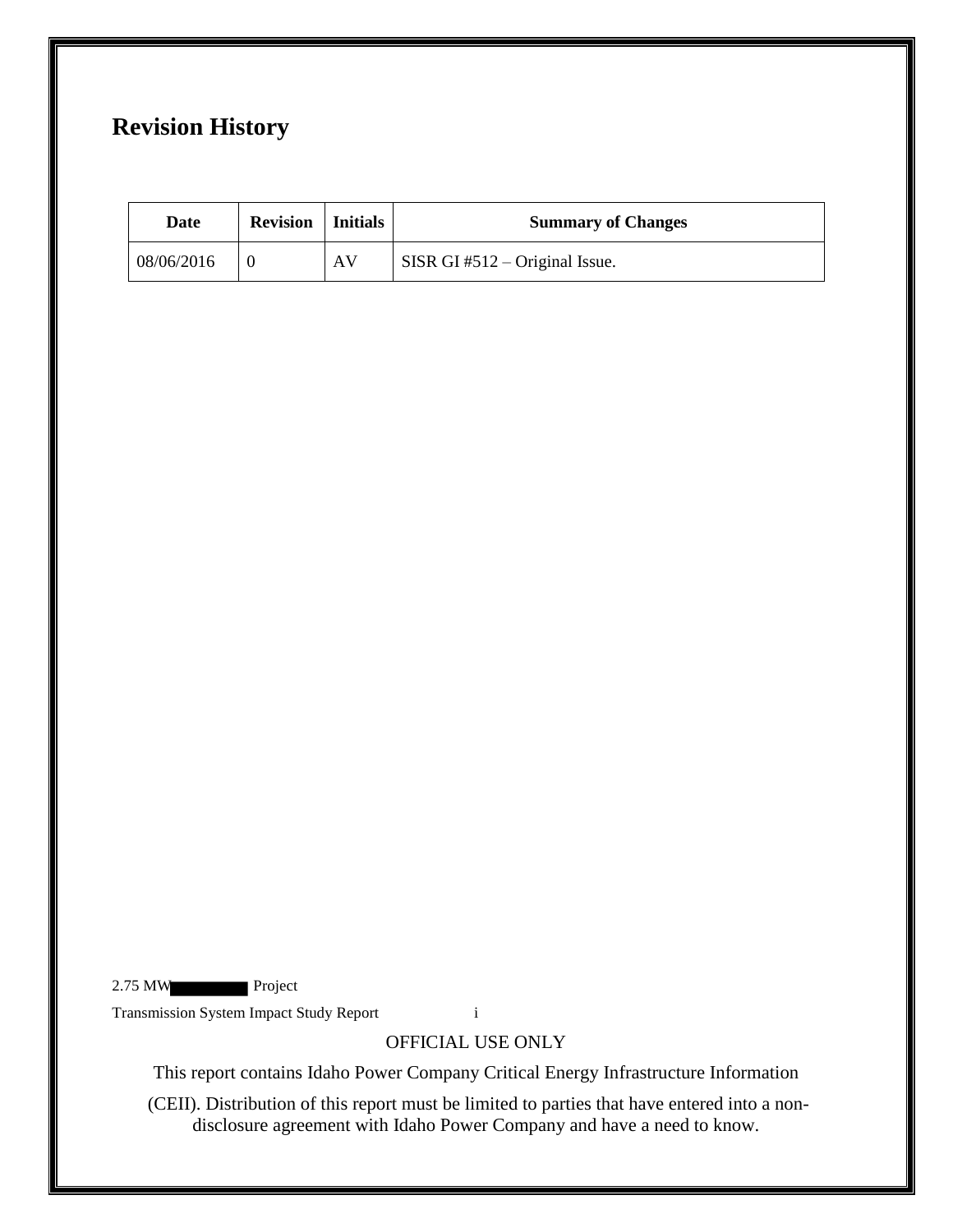# **Table of Contents**

| 1.0     |                                                                      |
|---------|----------------------------------------------------------------------|
| 2.0     |                                                                      |
| 3.0     |                                                                      |
| 4.0     |                                                                      |
| 5.0     |                                                                      |
| 6.0     |                                                                      |
| 7.0     |                                                                      |
| 8.0     |                                                                      |
| 9.0     |                                                                      |
| 10.0    |                                                                      |
| 11.0    |                                                                      |
| 12.0    |                                                                      |
| 13.0    |                                                                      |
|         |                                                                      |
| $A-1.0$ |                                                                      |
| $A-2.0$ |                                                                      |
| $A-3.0$ |                                                                      |
| $A-4.0$ | WECC Coordinated Off-Nominal Frequency Load Shedding and Restoration |
|         |                                                                      |
|         |                                                                      |
| $B-1.0$ |                                                                      |

2.75 MW Project

Transmission System Impact Study Report ii

# OFFICIAL USE ONLY

This report contains Idaho Power Company Critical Energy Infrastructure Information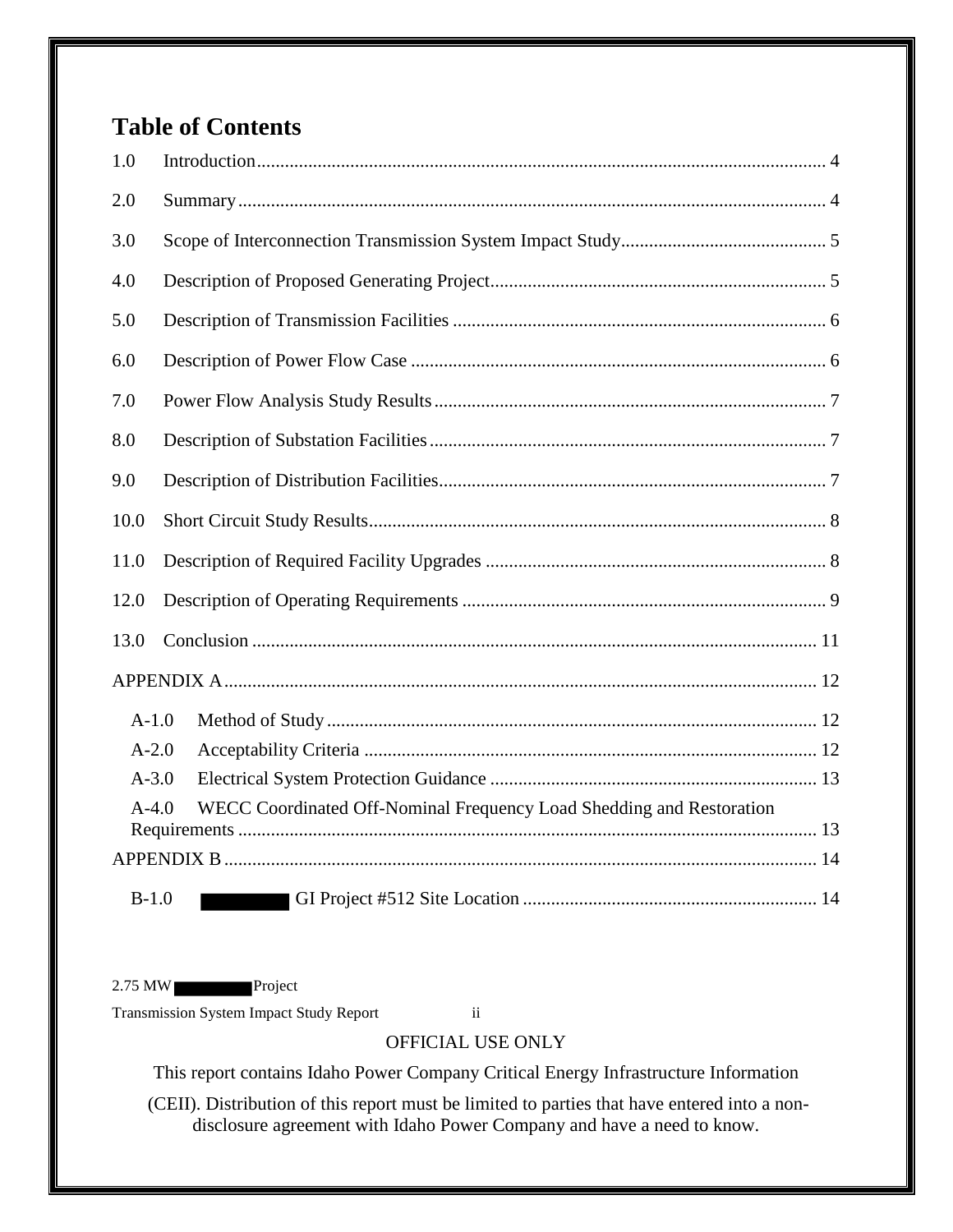# **List of Tables**

# **List of Figures**

2.75 MW Project

Transmission System Impact Study Report iii

# OFFICIAL USE ONLY

This report contains Idaho Power Company Critical Energy Infrastructure Information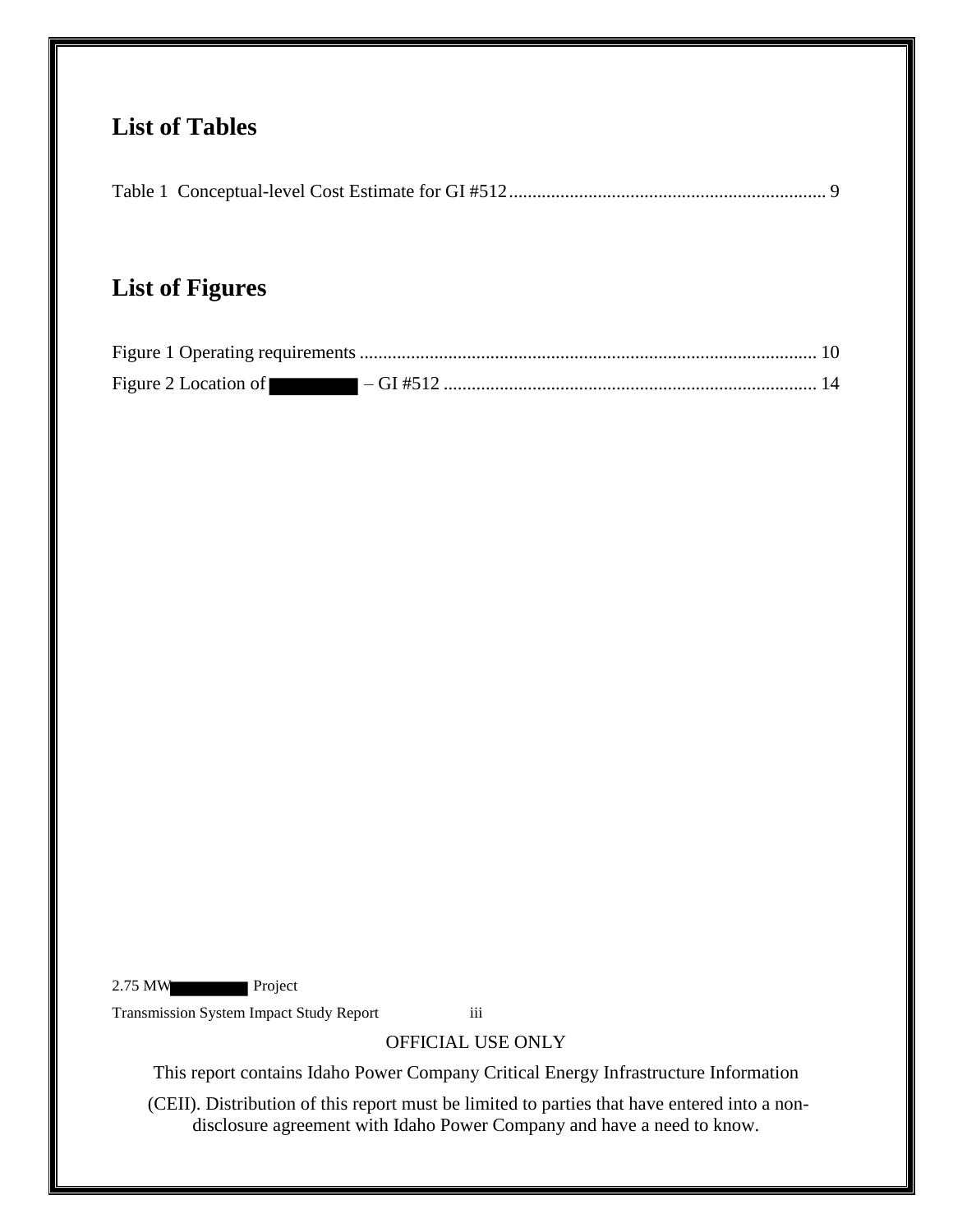#### <span id="page-4-0"></span>**1.0 Introduction**

, LLC has contracted with Idaho Power Company (IPC) to perform a Generator Interconnection Transmission System Impact Study for the integration of the proposed 2.75 MW (the project). The Project is located in IPC's Western Region approximately

I in Baker County, Oregon (See Figure 2: Location of  $\overline{\hspace{1cm}}$  – GI # 512 in Appendix B). The Project is Generation Interconnect queue number 512 (GI #512).

The Project has applied to connect to the Idaho Power distribution system for an injection of 2.75 MW at a single Point of Interconnection (POI) at 12.47 kilovolts (kV). The POI is located in the

distribution feeder boundary approximately feeder miles north of the substation.

This report documents the basis for and the results of this Transmission System Impact Study for the GI #512 Generation Interconnection Customer. The report describes the proposed project, the determination of project interconnection system impact and estimated costs for integration of the Project to the Idaho Power System. This report satisfies the Transmission System Impact Study requirements of the Idaho Power Tariff.

### <span id="page-4-1"></span>**2.0 Summary**

The system impact of interconnecting the 2.75 MW project to IPC's 12.47 kV distribution feeder was evaluated. The POI is located at  $\blacksquare$ 

GI #512 will be required to control voltage in accordance with a voltage schedule as provided by Idaho Power Grid Operations. Therefore, GI #512 will be required to install a plant controller for managing the real and reactive power output of the 2.75 MW inverter array at the project POI.

The total preliminary cost estimate to interconnect the project to the substation is \$261,000 and includes the following tasks:

- Install a 12.47 kV generation interconnection package at the POI. This includes SEL-421/SEL-411L protective relay package, which require 3-phase potential transformers (PTs), 3-phase current transformers (CTs), and remote connectivity. Additionally, a single-phase PT shall be installed on the interconnect customer side of the IPC 12.47 kV circuit breaker.
- Install a dead-line check on
- Upgrade R011 controller.
- Upgrade AMI transformer.

2.75 MW Project

Transmission System Impact Study Report 4

# OFFICIAL USE ONLY

This report contains Idaho Power Company Critical Energy Infrastructure Information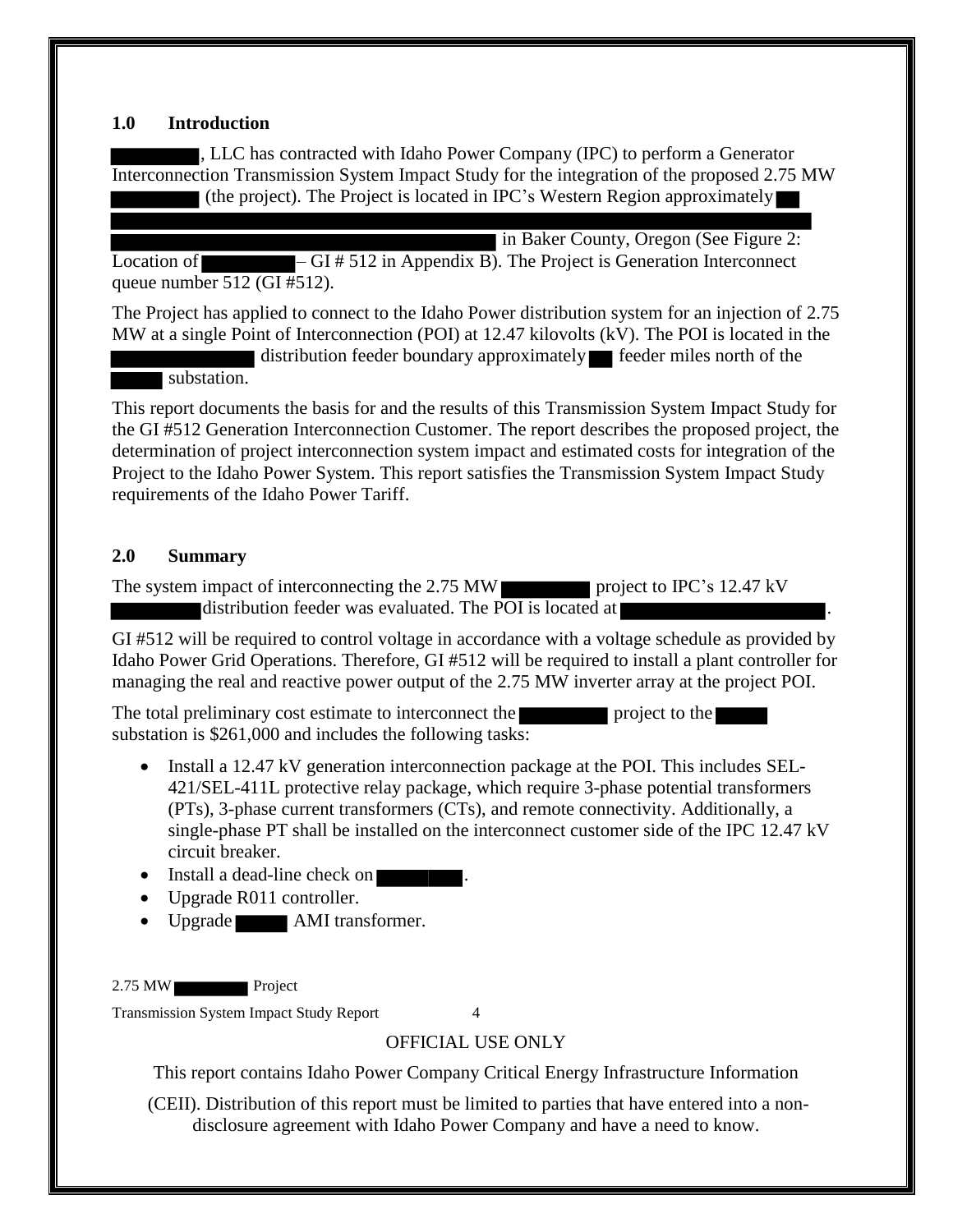The cost estimate includes direct equipment and installation labor costs, indirect labor costs and general overheads, and a contingency allowance. These are cost estimates only and final charges to the customer will be based on the actual construction costs incurred. It should be noted that the preliminary cost estimate of \$261,000 does not include the cost of the customer's owned equipment to construct the generation site, the line connecting the generation site or required communication circuits.

# <span id="page-5-0"></span>**3.0 Scope of Interconnection Transmission System Impact Study**

The Interconnection Transmission System Impact Study was completed, in accordance with Idaho Power Company Standard Generator Interconnection Procedures, to provide an evaluation of the system impacts of the interconnection of the proposed generating project to the Idaho Power system. As listed in the Interconnection Transmission System Impact Study agreement, the Interconnection Transmission System Impact Study report provides the following information:

- identification of additional transformer load tap changer operations, voltage fluctuations (flicker) and additional feeder losses.
- identification of required reactive power support.
- identification of islanding conditions.
- identification of any circuit breaker short circuit capability limits exceeded as a result of the interconnection.
- identification of any thermal overload or voltage limit violations resulting from the interconnection.
- identification of any angular instability.
- description and non-binding estimated cost of facilities required to interconnect the Small Generating Facility to the IPC System and to address the identified short circuit and power flow issues.

All other proposed generation projects prior to this project in the Generator Interconnect queue were considered in this study. A current list of these projects can be found in the Generation Interconnection folder located on the Idaho Power web site at the link shown below:

**<http://www.oatioasis.com/ipco/index.html>**.

### <span id="page-5-1"></span>**4.0 Description of Proposed Generating Project**

, GI #512, consists of a single 2.75 MW photovoltaic solar plant which requested to be connected to Idaho Power's 12.47 kV distribution feeder.

The inverter system must be capable of reactive power control through various functions including voltage-dependent reactive power control as well as real power control. A plant controller is required.

2.75 MW

Transmission System Impact Study Report 5

# OFFICIAL USE ONLY

This report contains Idaho Power Company Critical Energy Infrastructure Information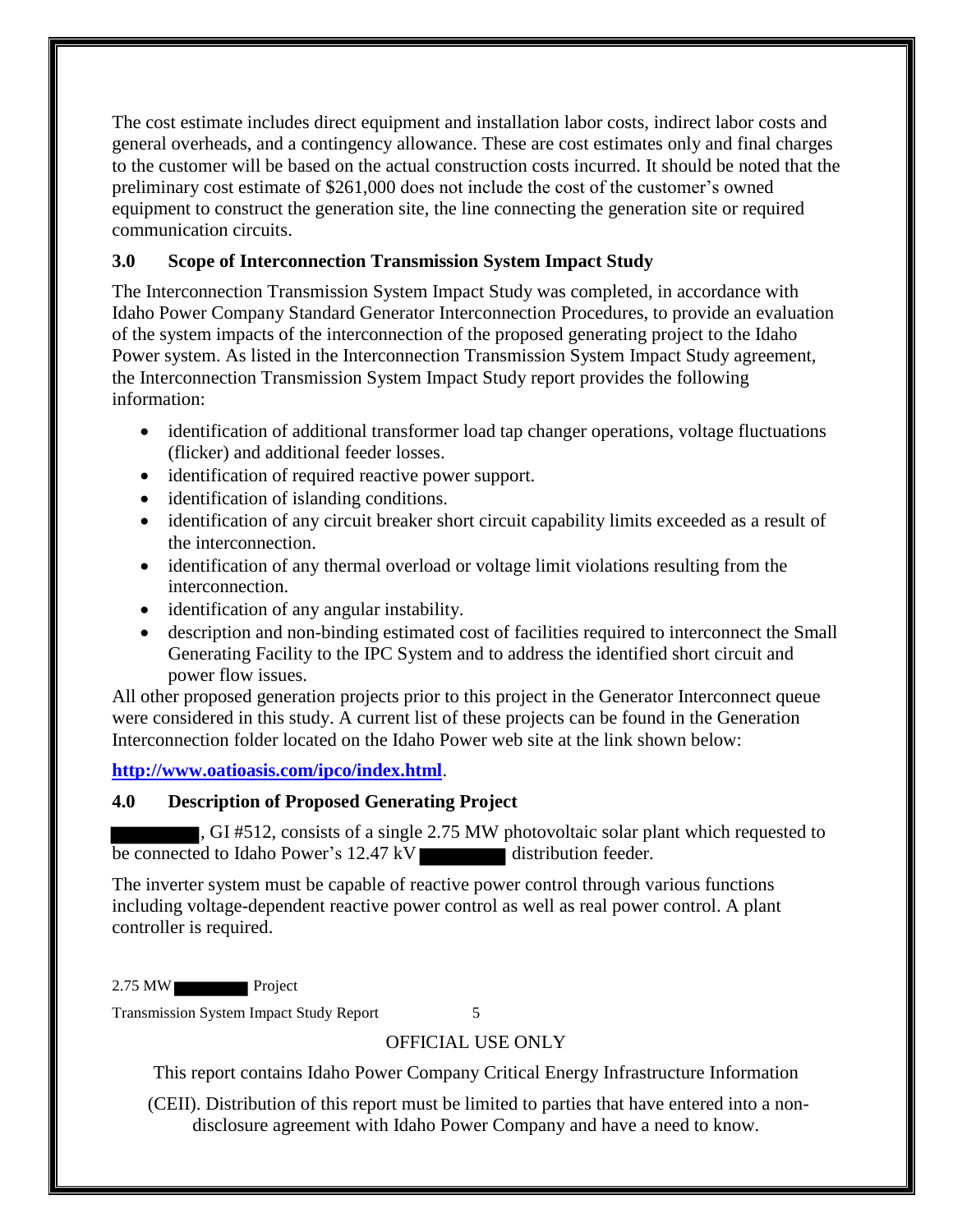## <span id="page-6-0"></span>**5.0 Description of Transmission Facilities**

The Project's impact on the Brownlee East transmission path (WECC Path #55) was evaluated in this Transmission System Impact Study. In addition, the Idaho-Northwest transmission path (WECC Path #14) which is in series with the Brownlee East transmission path was studied at its rated West-to-East transfer capacity.

The Idaho-Northwest transmission path (WECC Path #14) is defined as the sum of the flows on the following five lines:

- Oxbow-Lolo 230kV
- Hells Canyon-Hurricane 230kV
- North Powder-La Grande 230kV
- Hines-Harney 115kV
- Hemingway-Summer Lake 500kV

The Brownlee East transmission path (WECC Path #55) is defined as the sum of the flows on the following seven lines:

- Brownlee-Boise Bench #1 230kV
- Brownlee-Boise Bench #2 230kV
- Brownlee-Boise Bench #3 230kV
- Brownlee-Horse Flat #4 230kV
- Brownlee-Ontario 230kV
- Oxbow-Starkey 138kV
- Ouartz-Ontario 138kV

For this generation interconnection Transmission System Impact Study, the flow on the Idaho-Northwest transmission path was modeled at MW West-to-East and the Brownlee East transmission path was modeled at MW West-to-East. The paths were stressed to these specific levels in order to determine if the addition of the Project's 2.75 MW degraded the existing Brownlee East path's transfer capability.

# <span id="page-6-1"></span>**6.0 Description of Power Flow Case**

This study utilized the WECC approved 15hs4a Heavy summer operating case as the starting point of the studies. Two power flow cases were developed:

- The "Base Case" with projects earlier in the queue added, but not the Project.
- The "Second Case" with projects earlier in the queue and the Project added.

The pre-contingency flows across the Idaho-Northwest and the Brownlee East paths/cut-planes were modeled at their respective ratings (see Section 5.0). Flow in each path is modeled in this manner in order to capture the potential impact of the Project on the existing capabilities of the

2.75 MW Project

Transmission System Impact Study Report 6

# OFFICIAL USE ONLY

This report contains Idaho Power Company Critical Energy Infrastructure Information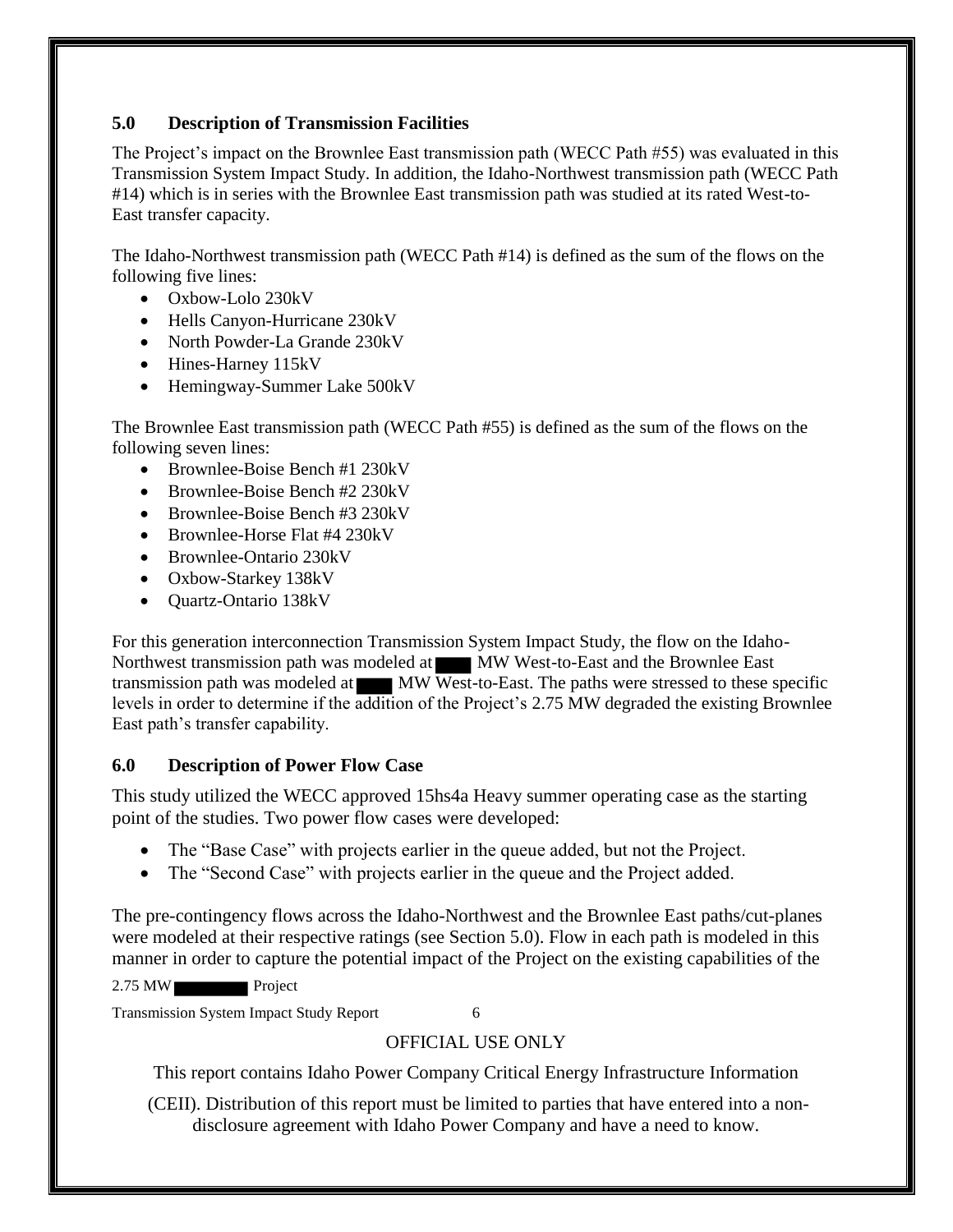surrounding paths and the interconnected transmission systems. Performing the studies at these levels will ensure that the Total Transfer Capability of the adjacent paths are not impacted by the Project.

In addition to the 15hs4a Heavy summer operating case, two light-load operating cases were developed for the IPC 69 kV sub-transmission system. The limits used for this analysis are as follows:

- 1. Voltage magnitude during normal operating steady-state must remain between 0.93 per unit and 1.05 per unit. If the post-transient voltage deviates from this range during N-1 conditions and an operating procedure can be taken to return the voltage to the required range without creating a four-terminal line, then network upgrades are not required.
- 2. Line loading must be less than 100% of line rating during normal steady-state operation. Steady-state line loading above 100% requires network upgrades.
- 3. Post-transient line overloading that does not exceed the emergency line rating resulting from an N-1 contingency is acceptable if an operating procedure can be taken to reduce the line loading below 100% without creating a four-terminal line.
- 4. Post-transient line loading above the emergency line rating resulting from an N-1 contingency requires network upgrades.

## <span id="page-7-0"></span>**7.0 Power Flow Analysis Study Results**

The addition of GI #512 does not exceed any lines ratings for any N-1 contingencies.

# <span id="page-7-1"></span>**8.0 Description of Substation Facilities**

Idaho Power's substation is located in Baker County, Oregon. The existing substation transformer, T061, is a 67-13.09 kV transformer rated for 3,500 kVA.

### <span id="page-7-2"></span>**9.0 Description of Distribution Facilities**

The requested POI for the Project is on the U distribution feeder. This is a groundedwye feeder operating at 12.47 kV at the POI.

The Project must have a grounded-wye transformer connection on the IPC side, as well as a wye connection on the Project side of the transformer.

Refer to Appendix A, Section 3, for additional grounding requirements.

2.75 MW Project

Transmission System Impact Study Report 7

# OFFICIAL USE ONLY

This report contains Idaho Power Company Critical Energy Infrastructure Information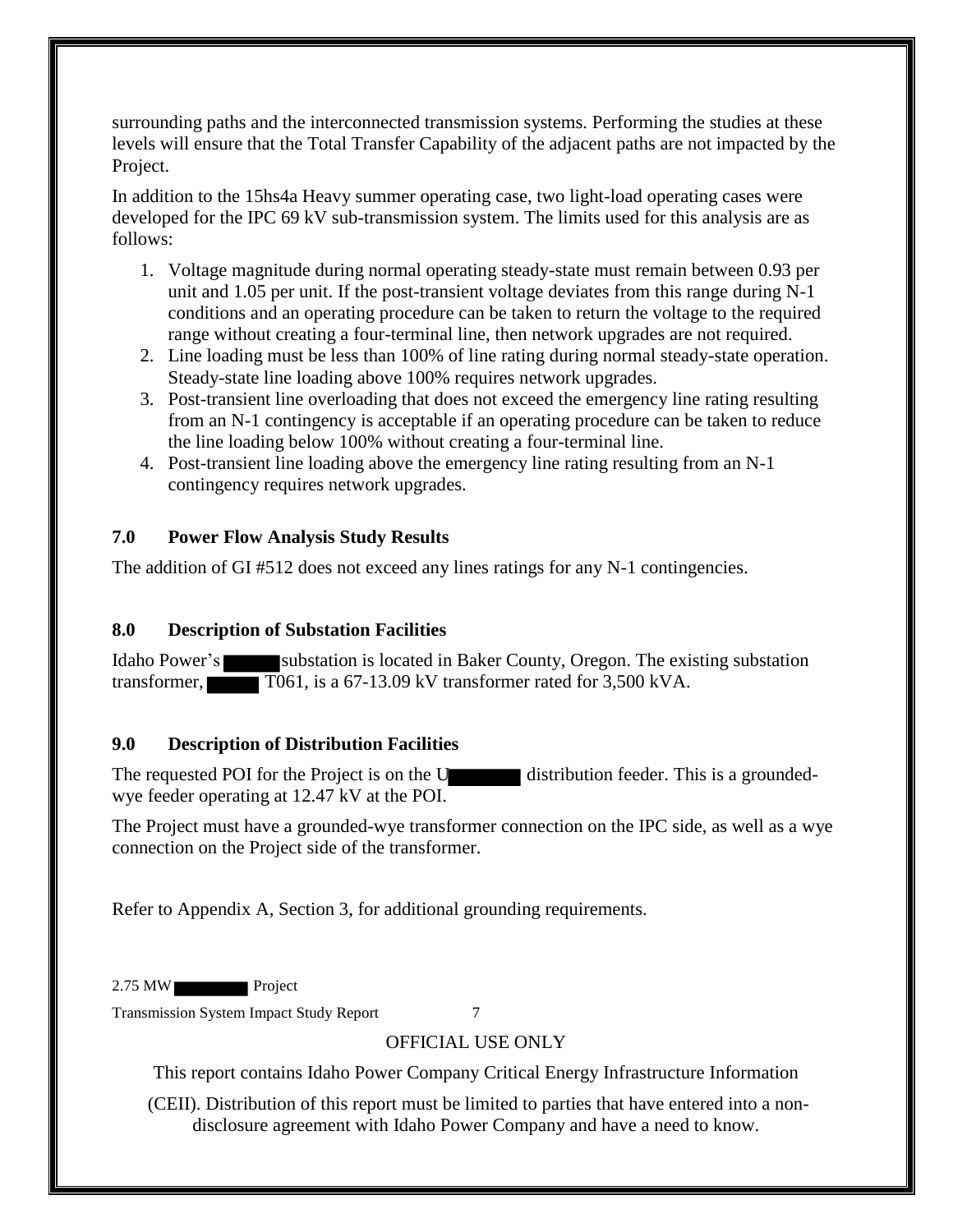## <span id="page-8-0"></span>**10.0 Short Circuit Study Results**

The fault current contribution from the PV generators does not exceed any circuit breaker rating.

### <span id="page-8-1"></span>**11.0 Description of Required Facility Upgrades**

The Project will be required to provide a plant controller that will operate the inverter system in Volt/VAr control mode in order to regulate voltage according to a voltage schedule that will be provided by Idaho Power.

The following upgrades will be required to IPC-owned facilities to facilitate the interconnection of GI #512:

- Install a 12.47 kV generation interconnection package at the POI. This includes SEL-421/SEL-411L protective relay package, which require 3-phase potential transformers (PTs), 3-phase current transformers (CTs), and remote connectivity. Additionally, a single-phase PT shall be installed on the interconnect customer side of the IPC 12.47 kV circuit breaker.
- Install a dead-line check on
- Upgrade R011 controller.
- Upgrade **AMI** transformer.

The results of the Transmission System Impact Study are reliant on transmission system network upgrades assigned to projects earlier in the generation interconnection queue.

See the conceptual-level cost estimate in Table 1.

2.75 MW Project

Transmission System Impact Study Report 8

# OFFICIAL USE ONLY

This report contains Idaho Power Company Critical Energy Infrastructure Information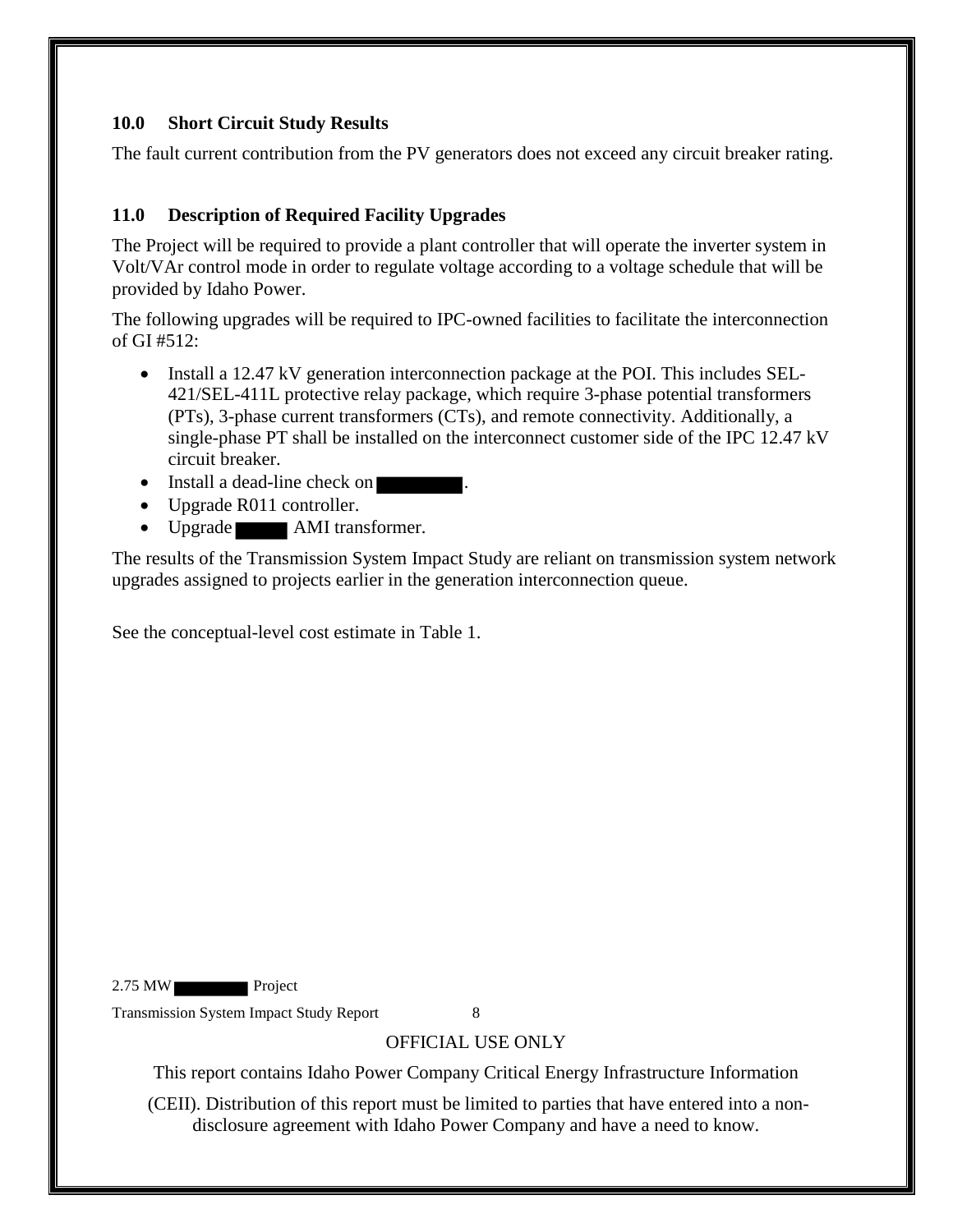<span id="page-9-1"></span>

| <b>Item of Work</b>                                                                 | <b>Estimate</b> |
|-------------------------------------------------------------------------------------|-----------------|
| Substation upgrades (includes generation<br>interconnection and protection package) | \$197,200       |
| Distribution upgrades                                                               | \$0             |
| Transmission upgrades                                                               | \$0             |
| Unloaded costs                                                                      | \$197,200       |
| Contingency $20\%$ (1)                                                              | \$39,400        |
| Total unloaded costs                                                                | \$236,600       |
| Overheads $(2)$                                                                     | \$24,400        |
| Total loaded costs                                                                  | \$261,000       |
| Total Conceptual-level Cost Estimate in 2016 dollars (3)                            | \$261,000       |

#### **Table 1 Conceptual-level Cost Estimate for GI #512**

(1) Contingency is added to cover the unforeseen costs in the estimate. These costs can include unidentified design components, material cost increases, labor estimate shortfalls, etc.

(2) Overhead costs cover the indirect costs associated with the Project.

(3) This cost estimate includes direct equipment, material, labor, overheads, and contingency as shown.

- Note that these estimates do not include the cost of the customer's equipment/facilities or required communication circuits for metering.
- Note that the overhead rates are subject to change during the year.
- These are estimated costs only and final charges to the customer will be based on the actual construction costs incurred.

#### <span id="page-9-0"></span>**12.0 Description of Operating Requirements**

The Project shall be capable of injecting reactive power (over-excited) and absorbing reactive power (under-excited) equal to 1.33 MVAR at all active power output between 20% and 100% of nameplate active power rating.

2.75 MW Project

Transmission System Impact Study Report 9

#### OFFICIAL USE ONLY

This report contains Idaho Power Company Critical Energy Infrastructure Information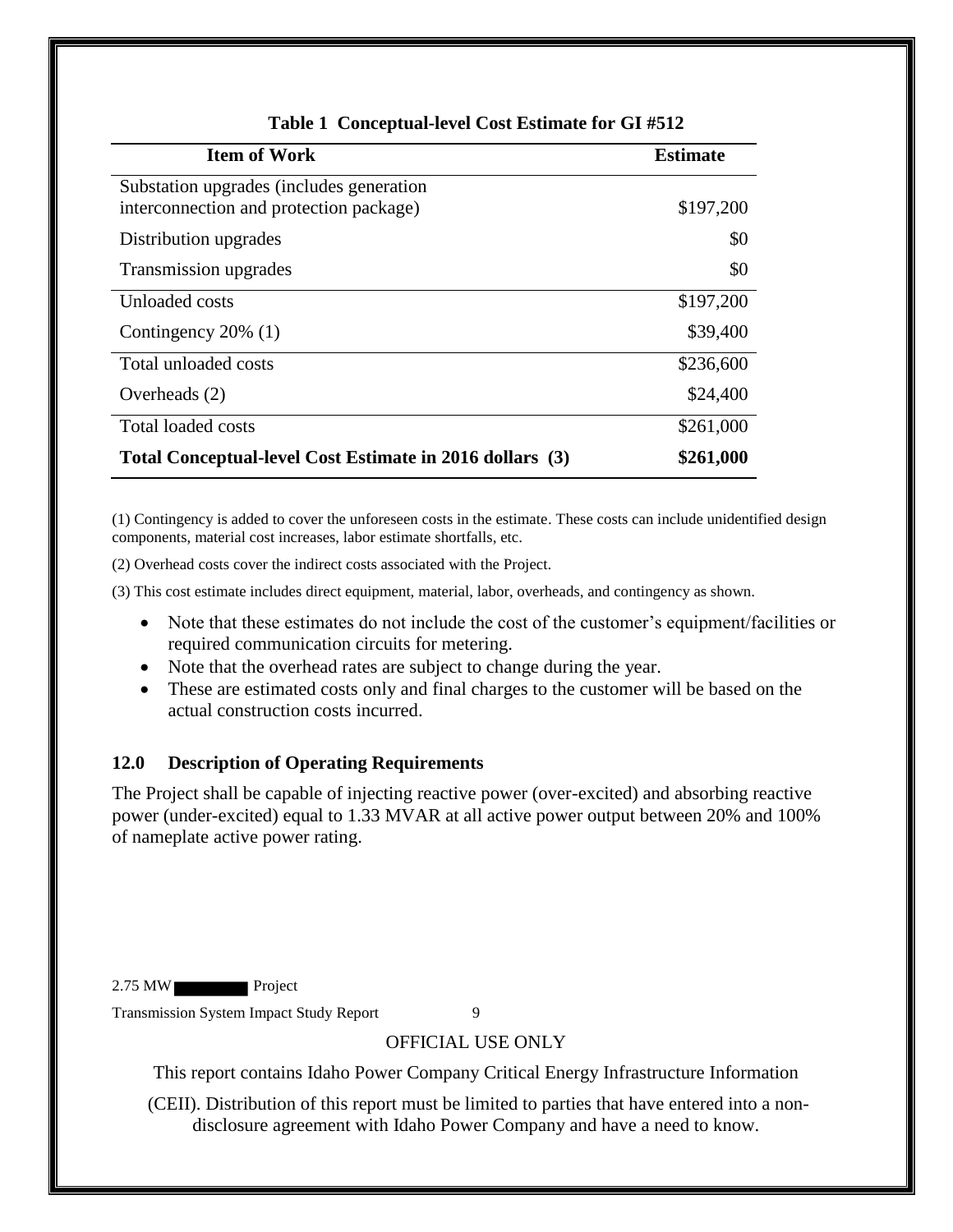

**Figure 1 Operating requirements** 

<span id="page-10-0"></span>Idaho Power has determined that the inverter selected by the Project meets the reactive power capability requirements.

The Project will be required to control voltage in accordance with a voltage schedule as provided by Idaho Power Grid Operations. Therefore, GI #512 will be required to install a plant controller for managing the real and reactive power output of the 2.75 MW inverter array at the project POI.

Voltage flicker at startup and during operation will be limited to less than 5% as measured at the POI. The allowable voltage flicker limit is further reduced during operation due to multiple voltage fluctuations per hour or minute, per Idaho Power's T&D Advisory Information Manual.

The Project is required to comply with the applicable voltage fluctuation limits found in IEEE Standard 1453-2004 IEEE Recommended Practice *for Measurement and Limits of Voltage Fluctuations and Associated Light Flicker on AC Power Systems.* 

2.75 MW Project

Transmission System Impact Study Report 10

#### OFFICIAL USE ONLY

This report contains Idaho Power Company Critical Energy Infrastructure Information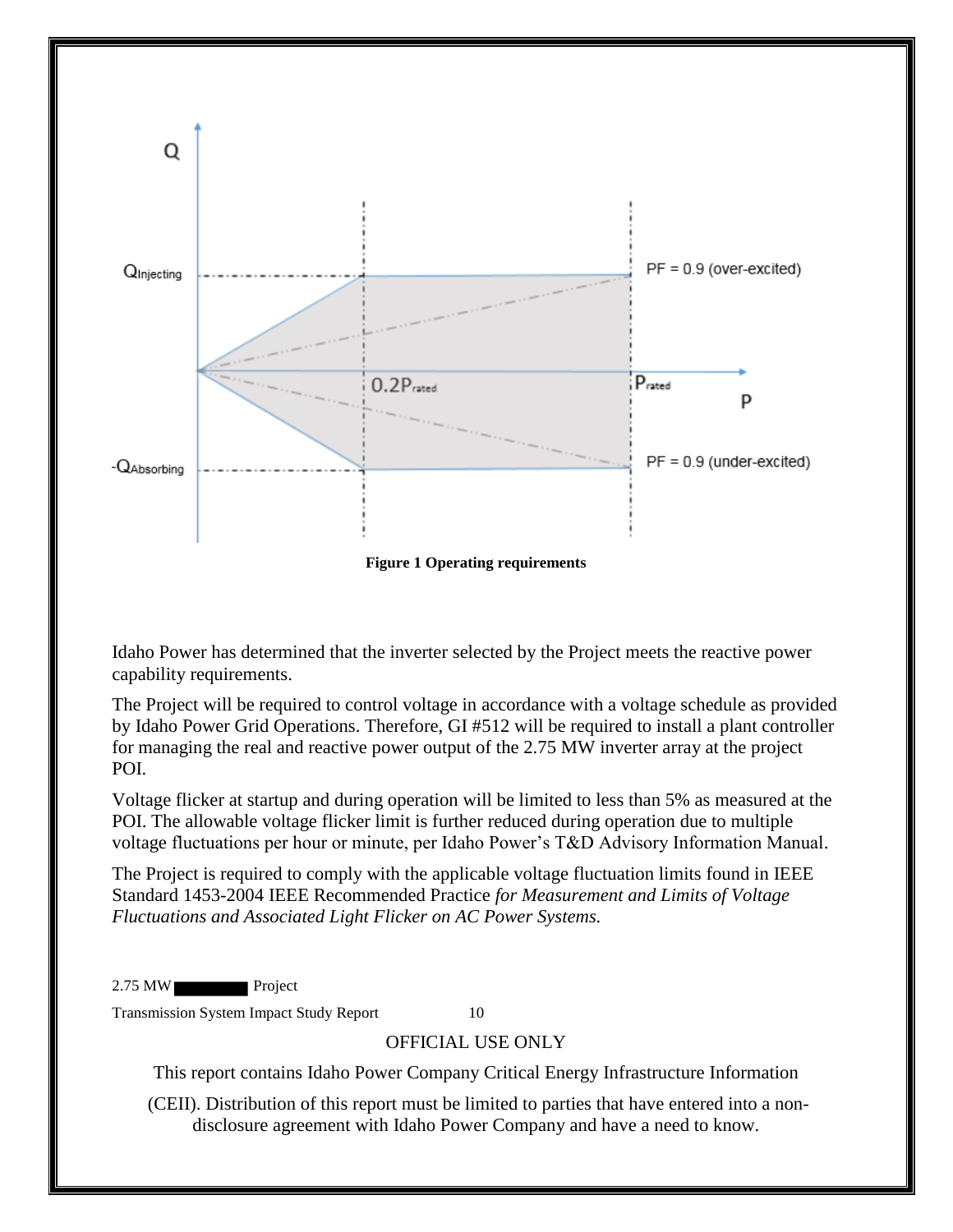The project is required to comply with the applicable Voltage and Current Distortion Limits found in IEEE Standard 519-2014 *IEEE Recommended Practices and Requirements for Harmonic Control in Electrical Power Systems*.

## <span id="page-11-0"></span>**13.0 Conclusion**

The results of this study work confirm that no network upgrades will be required to interconnect the project, GI #512, to the existing Idaho Power system. Installation of a 12.47 kV generation interconnection package is required to integrate the 2.75 MW project.

All generation projects in the area ahead of the Project in the IPC generation interconnection queue and their associated transmission system improvements were modeled in a power flow analysis to evaluate the feasibility of interconnecting GI #512. The results and conclusions of this Transmission System Impact Study are based on the realization of these projects in the unique queue/project order.

The estimated cost to interconnect GI #512 to the IPC system at POI considered in this study is approximately \$261,000.

Generator interconnection service, either as an Energy Resource or a Network Resource, does not in any way convey any right to deliver electricity to any specific customer or point of delivery. Transmission requirements to integrate the Project will be determined during the System Impact Study phase of the generator interconnection process.

2.75 MW Project

Transmission System Impact Study Report 11

# OFFICIAL USE ONLY

This report contains Idaho Power Company Critical Energy Infrastructure Information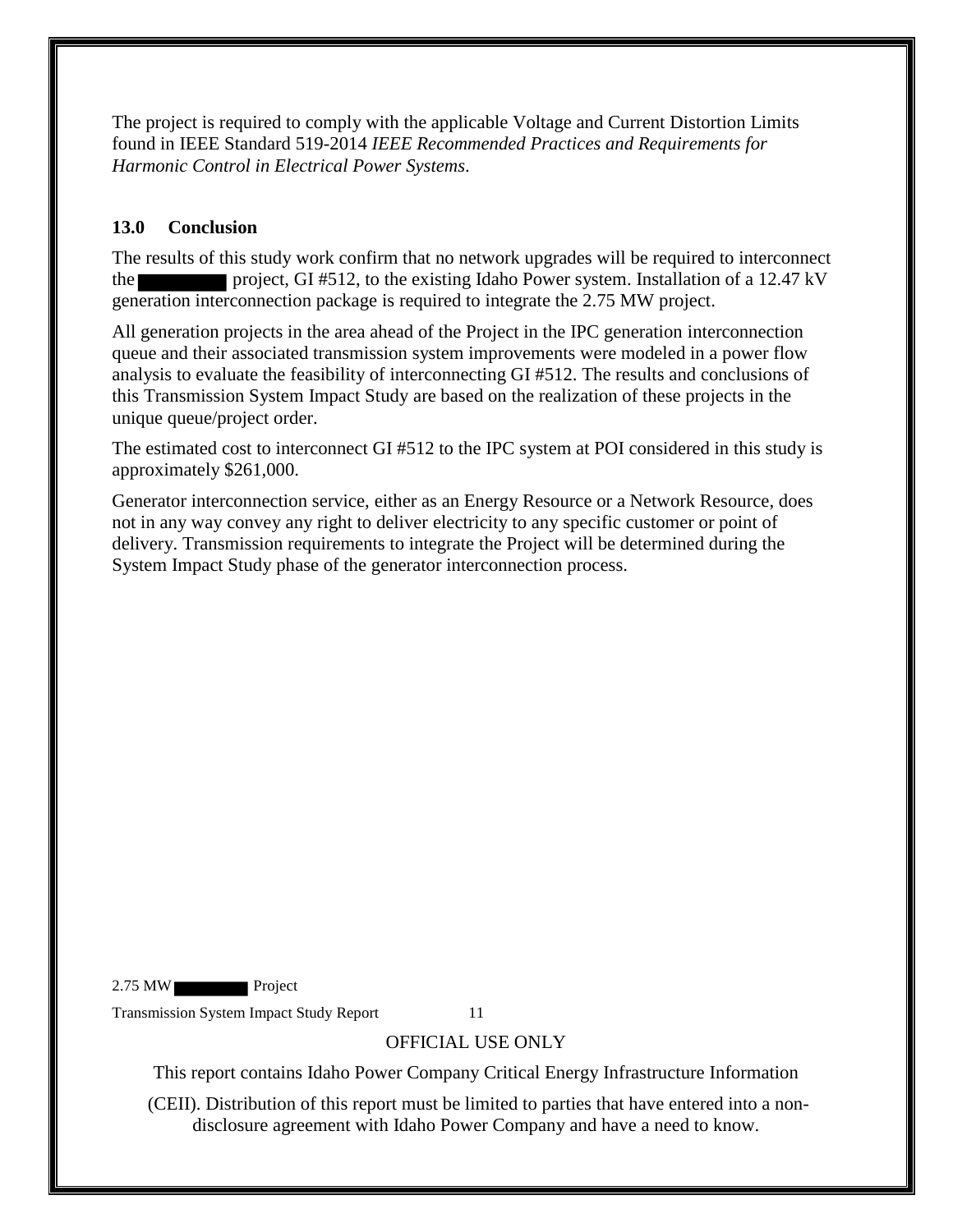#### **APPENDIX A**

#### <span id="page-12-1"></span><span id="page-12-0"></span>**A-1.0 Method of Study**

The Transmission System Impact Study plan inserts the Project up to the maximum requested injection into the selected Western Electricity Coordinating Council (WECC) power flow case and then, using Power World Simulator or GE's Positive Sequence Load Flow (PSLF) analysis tool, examines the impacts of the new resource on Idaho Power's transmission system (lines, transformers, etc.) within the study area under various operating and outage scenarios. The WECC and Idaho Power reliability criteria and Idaho Power operating procedures were used to determine the acceptability of the configurations considered. The WECC case is a recent case modified to simulate stressed but reasonable pre-contingency energy transfers utilizing the IPC system. For distribution feeder analysis, Idaho Power utilizes Advantica's Synergi software and EPRI's OpenDSS software.

#### <span id="page-12-2"></span>**A-2.0 Acceptability Criteria**

The following acceptability criteria were used in the power flow analysis to determine under which system configuration modifications may be required:

The continuous rating of equipment is assumed to be the normal thermal rating of the equipment. This rating will be as determined by the manufacturer of the equipment or as determined by Idaho Power. Less than or equal to 100% of continuous rating is acceptable.

Idaho Power's Voltage Operating Guidelines were used to determine voltage requirements on the system. This states, in part, that distribution voltages, under normal operating conditions, are to be maintained within plus or minus 5% (0.05 per unit) of nominal at each meter or POI on the feeder. Therefore, voltages greater than or equal to 0.95 pu voltage and less than or equal to 1.05 pu voltage are acceptable.

Voltage flicker during the starting or stopping of the generator will be limited to less than 5% as measured at the POI. Allowable voltage flicker limit is further reduced during operation due to multiple voltage fluctuations per hour or minute, per Idaho Power's T&D Advisory Information Manual.

Idaho Power's Reliability Criteria for System Planning was used to determine proper transmission system operation.

All customer generation must meet IEEE 519, IEEE1453, IEEE1547, and ANSI C84.1 Standards.

All other applicable national and Idaho Power standards and prudent utility practices were used to determine the acceptability of the configurations considered.

2.75 MW Project

Transmission System Impact Study Report 12

### OFFICIAL USE ONLY

This report contains Idaho Power Company Critical Energy Infrastructure Information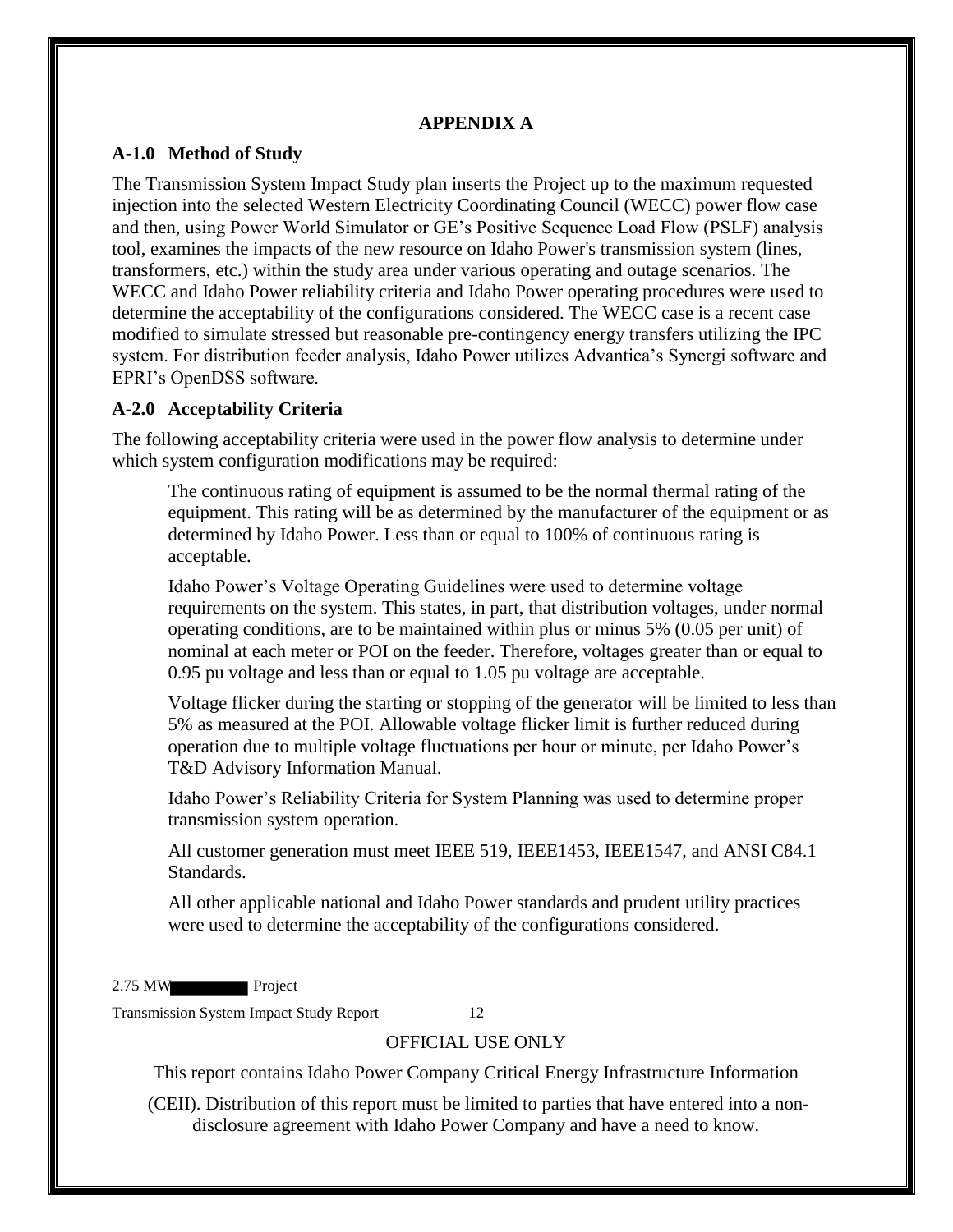The stable operation of the system requires an adequate supply of volt-amperes reactive (VARs) to maintain a stable voltage profile under both steady-state and dynamic system conditions. An inadequate supply of VARs will result in voltage decay or even collapse under the worst conditions.

Equipment/line/path ratings used will be those that are in use at the time of the study or that are represented by IPC upgrade projects that are either currently under construction or whose budgets have been approved for construction in the near future. All other potential future ratings are outside the scope of this study. Future transmission changes may, however, affect current facility ratings used in the study.

## <span id="page-13-0"></span>**A-3.0 Electrical System Protection Guidance**

IPC requires electrical system protection per Requirements for Generation Interconnections found on the Idaho Power Web site,

**<http://www.idahopower.com/pdfs/BusinessToBusiness/facilityRequirements.pdf>**

## <span id="page-13-1"></span>**A-4.0 WECC Coordinated Off-Nominal Frequency Load Shedding and Restoration Requirements**

IPC requires frequency operational limits to adhere to WECC Under-frequency and Overfrequency Limits per the WECC Coordinated Off-Nominal Frequency Load Shedding and Restoration Requirements available upon request.

2.75 MW Project

Transmission System Impact Study Report 13

# OFFICIAL USE ONLY

This report contains Idaho Power Company Critical Energy Infrastructure Information